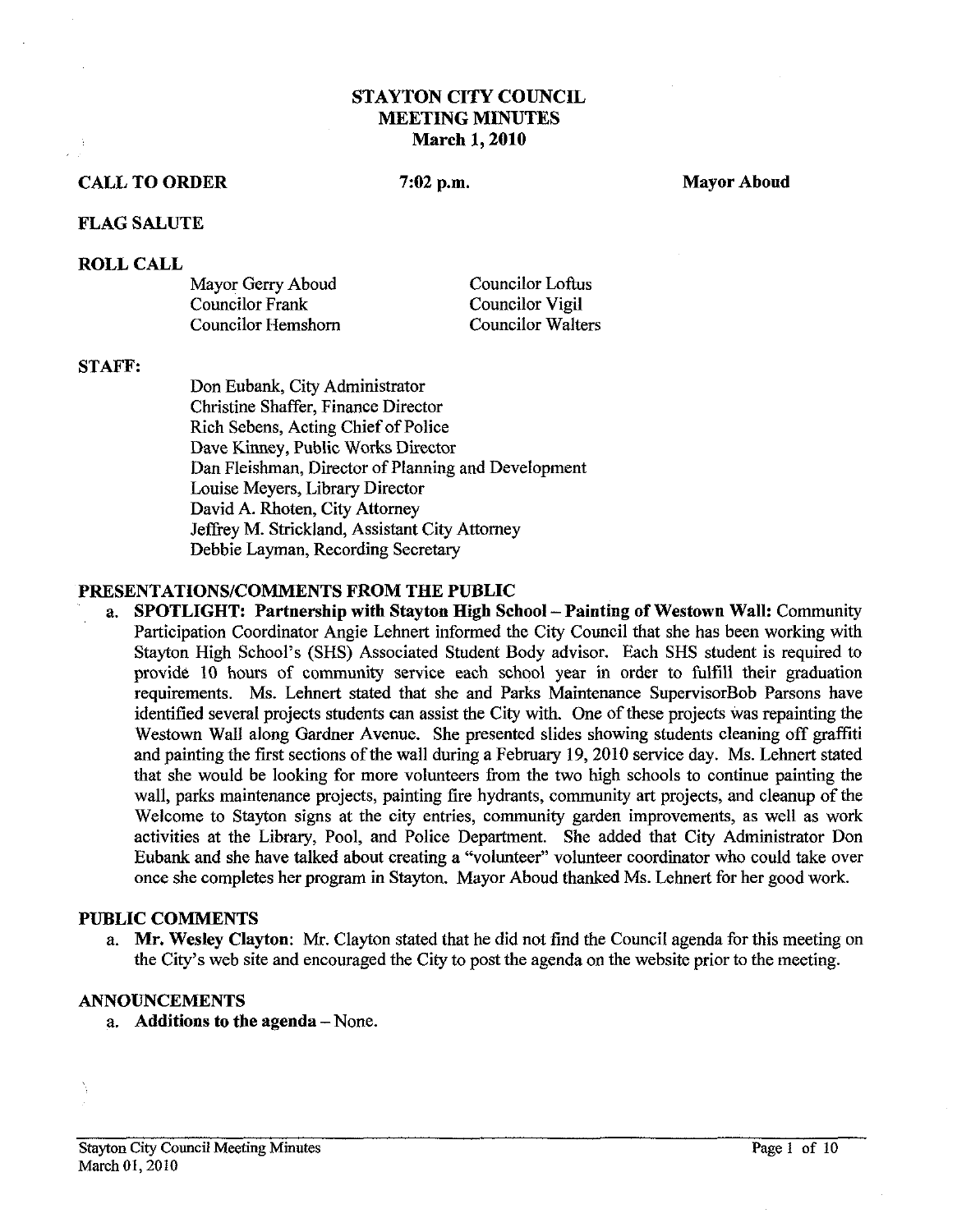## **CONSENT AGENDA**

- a. **Explanatory Statement** for **the Urban Renewal Plan:** Mayor Aboud noted that the statement has been approved by the City Attorney and reviewed by staff and is ready for Council action.
	- **Motion:** From Councilor Vigil, seconded by Councilor Frank, to approve the explanatory statement for the Urban Renewal Plan to be published in the Marion County voter's pamphlet. **Motion passed 5:O**

#### **PUBLIC HEARINGS - None.**

#### **UNFINISHED BUSINESS**

## **Policy Establishing Procedure Regarding Council Communications with City Administration**

**a. Staff Report: Mr.** Eubank reviewed his staff report and provided additional explanation of his comments. He stated that at the February 16, 2010 Council meeting he was directed to prepare a written policy to establish a procedure for the appropriate interaction between individual councilors and the City Administrator, and the Council shall ensure that all City employees, including the City Administrator, will not be subject to individual councilor undue influence, interference with the business of the City or conduct which lacks civility and respect. Mr. Eubank then read the proposed Council policy:

#### A Policy Establishing a Procedure Regarding Council Communications with the City Administration.

Declaration: It is the policy of the Stayton City Council to ensure that all employees, including the City Administrator, are not subjected to the Mayor's or individual Councilors' undue influence, interference with the business of the City or conduct which lacks civility and respect.

#### Implementation:

- 1. Mayor/Councilor communications regarding City business shall be addressed directly to the City Administrator.
- **2.** Depending on the subject matter, the City Administrator may address the issue, refer it to a Department Manager or refer it to the Stayton City Council.
- **3.** Due to potential liability issues, complaints or concerns about City Staff shall not be discussed in a public forum and will be handled in accordance with City policies and current Employment Agreements.
- 4. This implementation shall remain in force and effect for six months subject to Council's further review.

Mr. Eubank noted the policy was developed in accordance with the Mayor's letter to the Council dated April 14, 2009 and Councilor Walter's "Council Communication" presented to the Council at the February 16,2010 meeting, which are both attached to the proposed policy.

Mr. Eubank encouraged councilors to contact the City Administrator in accordance with the above policy at any time to discuss City business, including the accuracy of the Council meeting minutes and other documents, and that the councilors give the City Administrator sufficient notice to be able to respond in a timely manner. He added he has worked hard to encourage City staff, citizens, and councilors to contact him at any time. He stated he has written the proposed policy to make sure the City government will remain productive, enable the staff to do their jobs to the best of their abilities, and not have to respond to last minute requests. Mr. Eubank stated that he believes the proposed policy will enable the staff to handle requests appropriately, effectively, and efficiently.

He stated under implementation section #1 this will help him to direct issues to the proper department head and then provide answers in a timely manner. The policy will not affect informal contacts with the City Administrator. Mr. Eubank noted that although Section 18 of his employment agreement addresses the issue of Council interference in the City Administrator's duties, he stated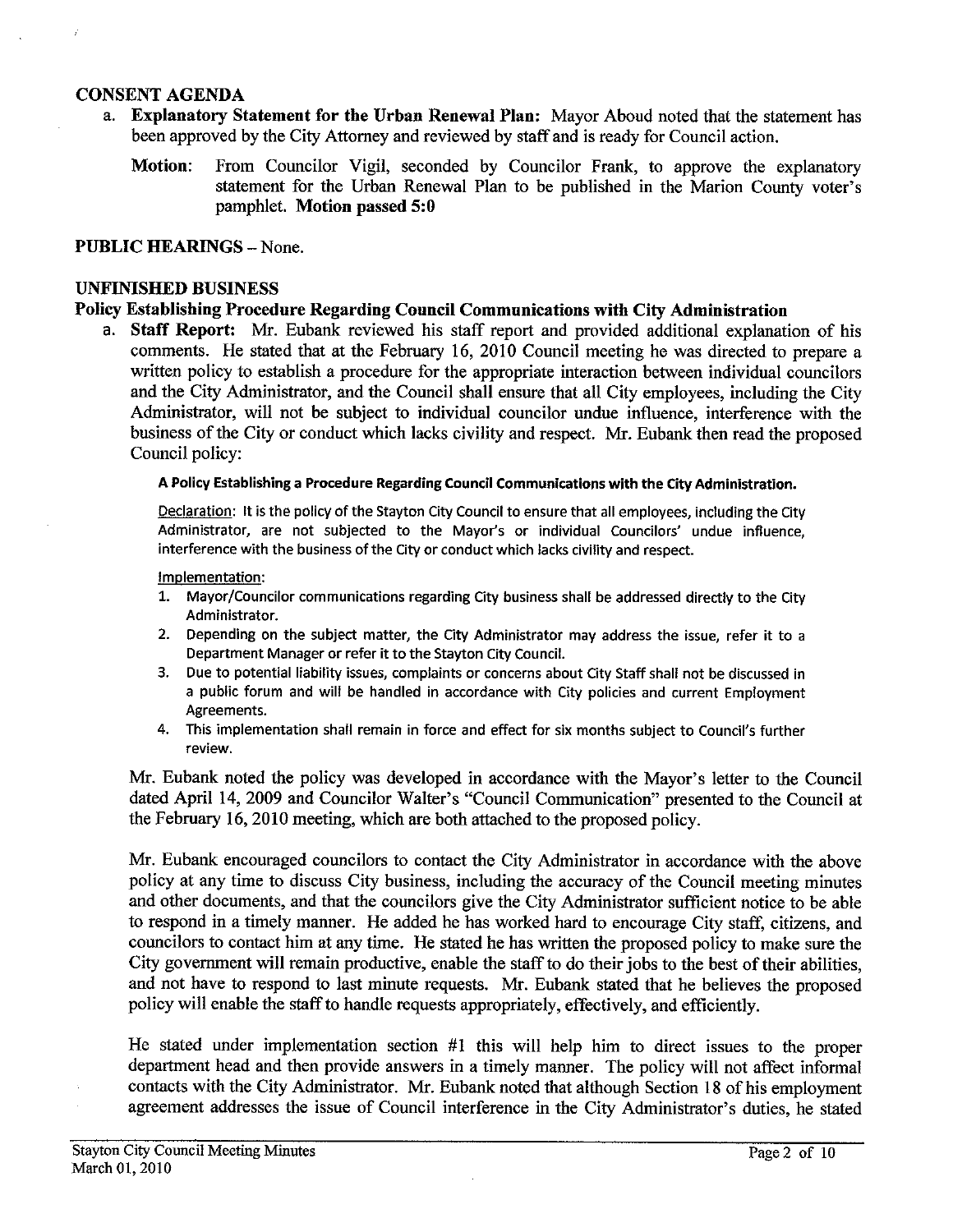that this is proposed as a Council policy and the proposed policy does support this section of his contract.

Under implementation section #2, Mr. Eubank said if he cannot address an issue he will contact the department head directly or by email, and will provide the Mayor and Council a copy of his email to that department head. The department head will then be able to consider and respond to the City Administrator and the appropriate elected official.

Mr. Eubank informed the City Council that the City has an approved administrative policy in place to handle citizen complaints and concerns. Mr. Eubank stated that he believes the proposed communication policy is a sound policy and will get the administration of the City hack on track.

b. **Council Deliberation:** Mayor Aboud said that the policy establishing the procedure between the Council and City Administrator was the result of a motion passed by the Council at the prior meeting. He asked if the Council was happy with the proposed policy, if councilors wished to make changes or if they had comments.

Councilor Loftus asked how the proposed policy differs from the current policy. Mr. Eubank explained that it differs in that in the past he has had an open door policy which allowed individual councilors to contact department heads directly. He noted that the direct communication with department heads has led to duplication of effort and work, and to some miscommunications and interpretations. He stated that he believes the new policy directing contacts to the City Administrator will eliminate this confusion and uncertainty.

Councilor Loftus then asked if the City Administrator has the prerogative to prevent any councilor from accessing or getting information on Council business. Mr. Eubank responded that he would give information to the councilors when it is appropriate. Councilor Loftus asked who would make that decision. Mr. Eubank answered that it would be up to him or the department head to make that judgment. Councilor Loftus asked if a Councilor could request the same information making a "freedom of information request" to the City. Councilor Loftus noted there is a section of the Council policy that if a request for information from an individual Councilor will take more than 20 minutes of staff time then it will take the consent of the City Council to do that research. Mr. Eubank said that he would **try,** with the assistance of staff, to answer questions to the best of his ability. If information is available and it is a reasonable request Mr. Eubank stated that he would do his best to answer councilor inquiries as he has in the past. Mayor Aboud said that implementation section #2 is clear that the City Administrator can respond, direct the issue to a department head or refer the issue to the City Council.

Councilor Vigil stated that he agrees with the proposed policy. Mr. Vigil noted that the written policy presented by the City Administrator did not include all the procedures presented in his oral presentation. He stated that he supports the policy fully. Mayor Aboud stated that the policy may evolve over time. Mayor Aboud stated that the Council vote will be whether or not to support the Declaration and four implementation measures as presented.

# c. **Council Decision:**

**Motion:** Councilor Hemshorn, seconded by Councilor Walters, moved to adopt the policy for Council Communications with the City Administrator as presented.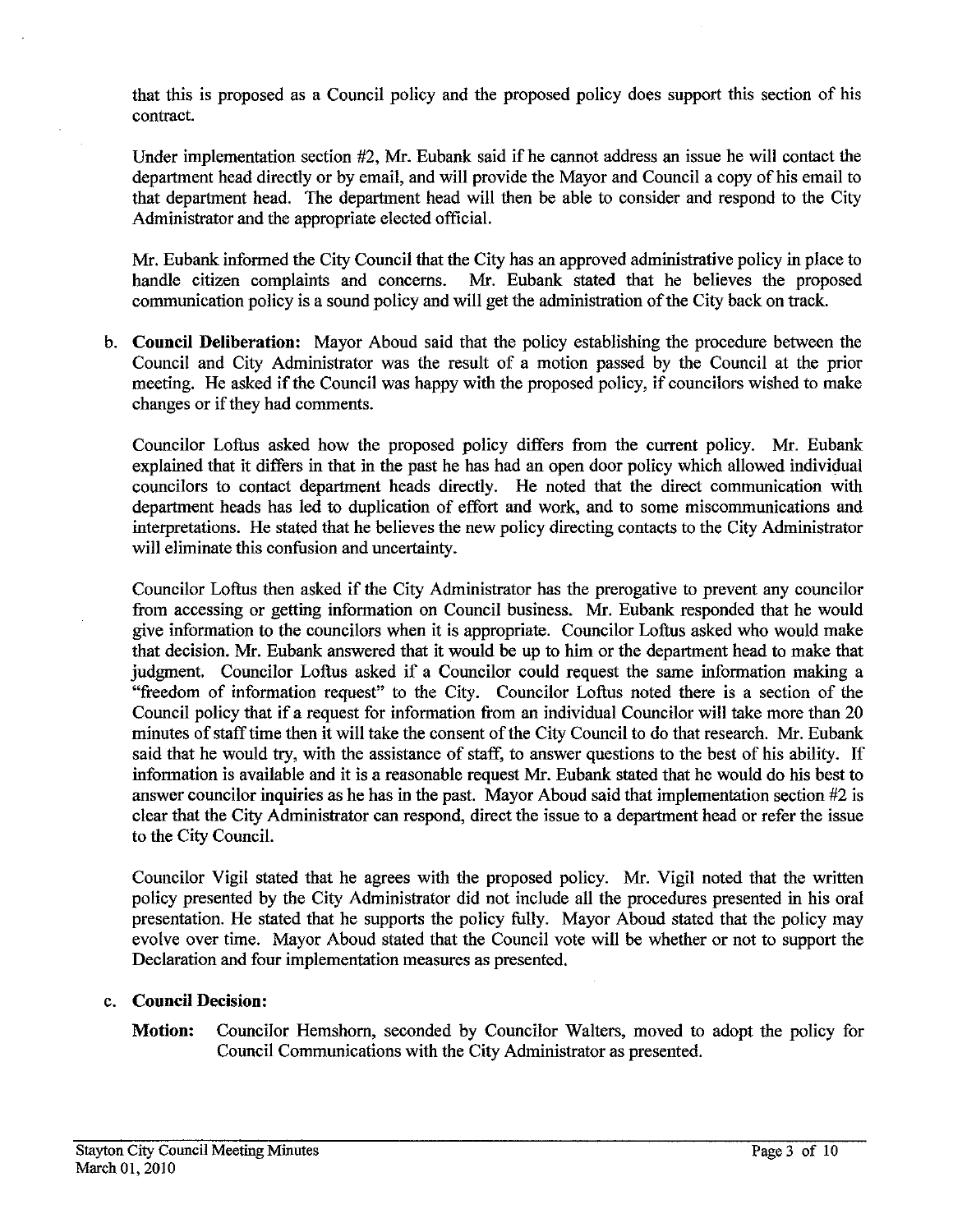**Discussion:** Councilor Frank said he has no problem abiding by the proposed policy, but expressed his concern and sadness that it will close off communication with department heads. He did not support the methods and procedures used to present and adopt the policy. Councilor Frank stated that he does not support the way this problem is being handled.

Mayor Aboud noted that under Section 4, the policy will be in place for six months.

Councilor Frank stated it is inappropriate for members of the audience to say things or make negative comments during Council discussion. Mayor Aboud concurred and asked citizens to keep comments to themselves.

City Administrator Eubank responded to Councilor Vigil's comments and said that his goal is to hold himself and the department heads accountable for responding to councilor inquiries.

Councilor Walters said that he hates having to do this, but stated that the problem needed to be addressed. Mayor Aboud called for a vote on the issue.

## **Motion Passed 3:l (Councilor Frank opposed; Councilor Loftus abstained)**

#### **NEW BUSINESS**

## **North Santiam School District Grant Request**

a. **Staff Report:** Finance Director Christine Shaffer explained the North Santiam School District (NSSD) has requested a community grant to pay for the application fees for their permit to construct an outdoor school classroom and greenhouse at the Stayton Middle School. She said the City has \$150 remaining in the community grant fund.

#### b. **Council Deliberation:** None.

#### c. **Council Decision:**

**Motion:** Councilor Frank, seconded by Councilor Loftus, moved to award the North Santiam School District a \$150 grant.

**Discussion:** Councilor Vigil asked if the City has other funds or the ability to waive building permit fees. Ms. Shaffer stated that the NSSD has not yet obtained their permits and the building permit fees, except for the City's administration fee, are passed through to Marion County.

Planning and Development Director Dan Fleishman informed the Council the building will he placed on the east side of the Middle School and the placement of the building has received the necessary land use approval.

#### **Motion Passed 5:O**

#### **Resolution No. 846 Facility Rules and Regulations**

a. **Staff Report:** Mr. Sebens explained the proposed Resolution updates the City's facilities use permit process and addresses issues the City has had in the past. Some of these issues include damage to the facilities, theft, and cleanliness of the facilities. Under the existing rules the police officers do not have the ability to deal with these problems as they arise and it is difficult for staff to recoup costs from the users. The other changes address the modification to the alcoholic beverage use policy to allow consumption in the City facilities.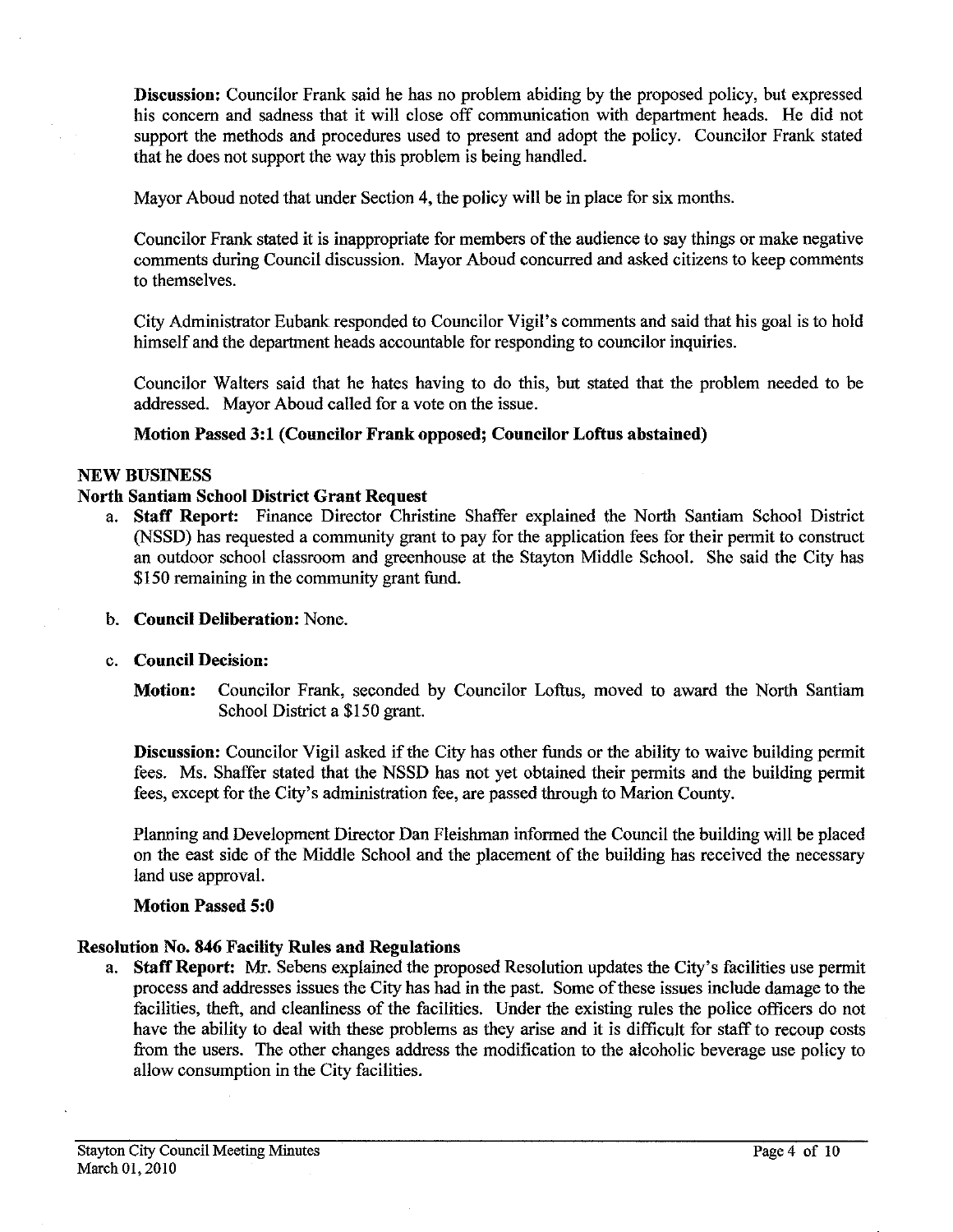b. Council Deliberation: Councilor Loftus inquired about Sections (h) and (i) on page 8 of the proposed Resolution. He raised questions about the limitations on the alcoholic beverages which will be permitted. He asked how the police officer makes a distinction between the types of alcoholic beverages being consumed. Councilor Loftus stated that he thought the Council had provided direction to staff to allow all types of alcoholic beverages and not limit use to just beer, wine, and champagne. He concurred with the limitation on the use of kegs of beer. Under subsection (i), he suggested adding a section to require the applicant to create a demarcation line with tape, barriers, streamers or other method to denote the areas where alcohol can be served.

Mr. Sebens said that he may have misunderstood the Council's prior direction on the type of alcohol that can be consumed. As far as cans and bottles, it is difficult for officers to know whether or not a minor is consuming a beverage in a glass that may have alcohol added to it. Mr. Sebens said he attempted to address this issue by adding restrictions allowing only cans and bottles. Councilor Frank suggested allowing any type of alcoholic beverages. Councilor Loftus stated he liked the addition of the prohibition on kegs. Councilor Vigil noted that prohibiting kegs might prevent the use of the parks for events where micro-brews are served, since these normally are provided in kegs.

Mayor Aboud indicated that the original issue on the use of alcoholic beverage was raised to allow the toasting of wine/champagne at the Jordan Bridge or the consumption of wine at Library Foundation fundraising events.

Mr. Sebens said that the proposed resolution will allow alcoholic beverages at the Jordan Bridge, the Community Center, the library and designated areas of the park. Councilor Vigil said his intent is to prevent private users mixing hard drinks on site.

Mr. Sebens said one option is to substitute the word "alcoholic beverage" in place of "beer and wine" within the resolution. Councilor Vigil commented that he would like to prohibit the use of distilled spirits.

Mayor Aboud polled the council. Councilors Hemshom, Vigil, and Walters agreed with prohibiting "distilled spirits". Councilors Lofius and Frank supported allowing all types of alcohol.

Mayor Aboud polled the Council. Councilor Vigil suggested that alcohol he permitted, with no distilled spirits. Councilors Loftus, Walters, and Hemshom supported this alternative.

Mr. Sebens read proposed changes to the resolution:

- 1. Throughout the Resolution substitute "alcoholic beverage" for "beer and wine", but prohibits serving distilled spirits in any City facility and park location.
- 2. Add a subsection (a) to Section (i) on page **3** of 8 stating that where alcohol is permitted in an outside park site, that the area where alcohol is allowed to be clearly marked and signed by "No alcoholic beverages be permitted beyond this point", or similar language.

Councilor Loftus asked about attendance levels and the number of security officers who will be required. The draft resolution says there will be a minimum of two officers where expected attendance of 200 or more and a minimum of four (4) officers where alcohol is served. Mr. Sebens explained that for events where alcohol is served at the Community Center, the renters underestimate the number of attendees and there is typically a packed house. Mr. Sebens stated that the Police Department uses their discretion in gauging the number of officers that will be needed. For events, such as a retirement party or family gathering, they may reduce the number of officers required. Councilor Loftus suggested the Resolution needs to allow for increases in the number of officers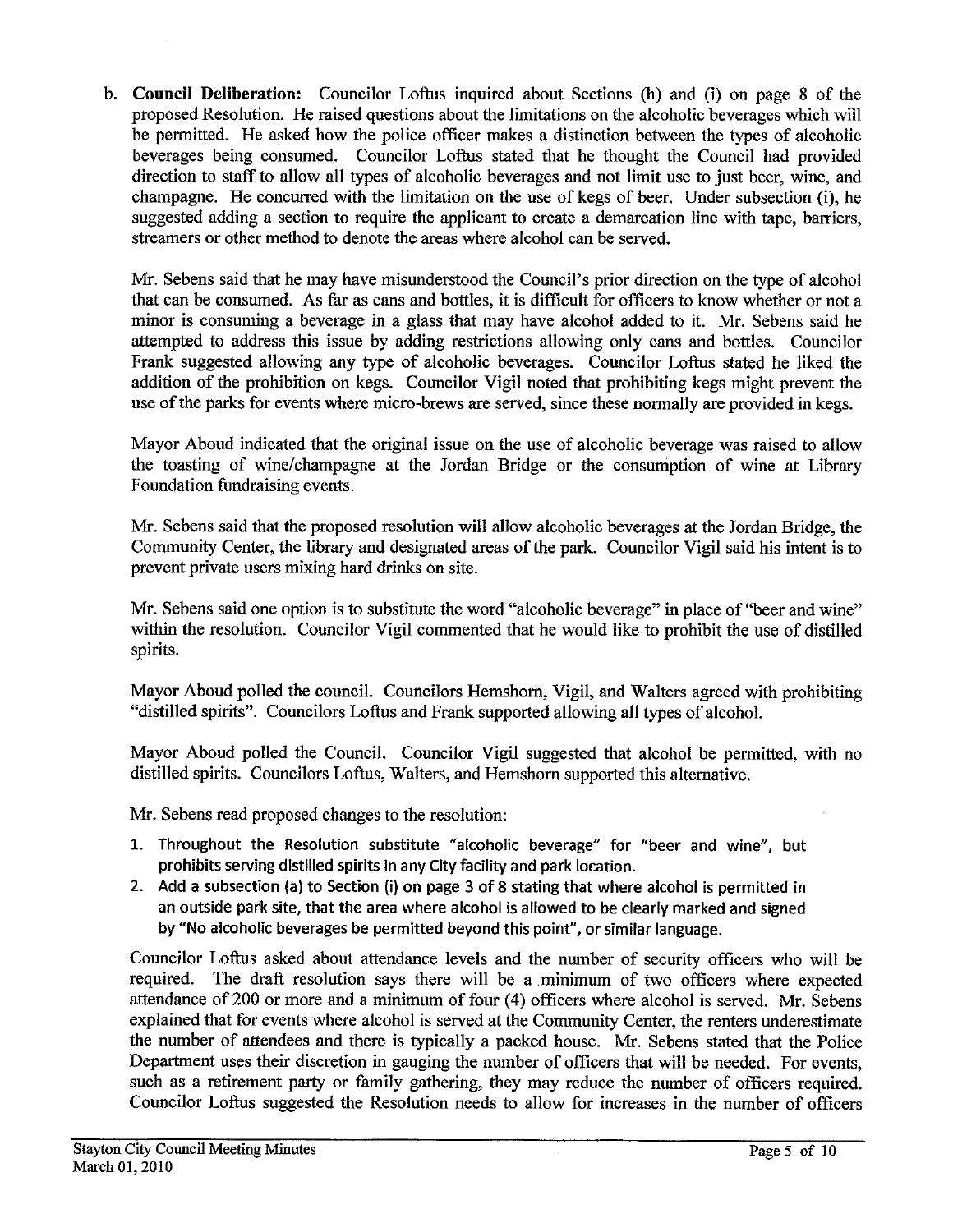when needed. Mayor Aboud inquired about events where there will be less than 200 attendees. Mr. Eubank said that the Police Department tries to gauge how many officers are needed to fit the event and uses its discretion when issuing the facilities use permit.

## c. Council Decision:

Motion: Councilor Loftus, seconded by Councilor Walters, moved to adopt Resolution No. 846, as amended, adopting rules governing the use of the Community Center, Jordan Bridge, City parks and other facilities and repealing previous rules. Motion passed **5:O** 

## Proposed Amendments to the Natural Resources Overlay District

a. **Staff** Report: Planning and Development Director Dan Fleishman presented his staff report on the proposed revision to the Natural Resource Overlay District (NROD). Mr. Fleishman explained the purpose of the review was to reconsider the setback requirements from the Salem Ditch which Council sent to the Planning Commission in June 2009. The Planning Commission has considered the issue and made a recommendation to the City Council.

The City has established an NROD that encompasses both the natural waterways and the man-made ditches within the city. Along the man-made ditches the NROD is 50 feet wide, and along the natural waterways and Salem Ditch, north of Shaff Road, the NROD is 100 feet wide. Mr. Fleishman showed 34 non-conforming buildings along the Salem Ditch that are located within the NROD. He pointed out non-conforming uses within the Mill Stream Woods development, W. Bumett Street and W. High Street neighborhoods. These structures were built before the regulations were adopted by the City.

In addition to the NROD area, Mr. Fleishman stated Stayton Municipal Code (SMC) 17.20.082 establishes special setbacks for riparian areas. By itself the NROD does not establish setbacks, it specifies what uses are allowed along the waterways. Mr. Fleishman explained there are only a small number of uses permitted within the NROD, such as pedestrian trails, public parks, recreation areas, public water supply buildings, resource enhancement projects, roads, and access drives. The NROD does not permit the construction of private structures such as garages or houses within the setback areas, *de* facto creating a setback requirement for most private property.

Mr. Fleishman stated the Planning Commission considered the policy reasons behind the purpose and effectiveness of buffers along water bodies. He stated research shows that buffers that are established to protect water quality should have a minimum of 50 feet to 100 feet. Other buffers to protect wildlife habitat may extend up to 100 meters. Buffers which include vegetation to reduce stream temperatures may be smaller. He explained the City has a DEQ-approved TMDL plan which includes stipulations that the City should retain buffers to create vegetative buffers to protect water quality. Based on the Planning Commission's review, they have recommended that the width of the NROD zone be reduced from 50 feet to 25 feet and that all of the riparian setback references which are already in SMC 17.20 be moved to the NROD section of the SMC, so all policies and regulations are placed in one section.

Mr. Fleishman said the Planning Commission will schedule a public hearing at their March 2010 Planning Commission meeting if the City Council finds the proposal satisfactory.

b. Council Deliberation: Mayor Aboud thanked Mr. Fleishman for the presentation and stated that the Council action would be **to** decide if it wants to alter the proposal or have the Planning Commission hold a public hearing on the proposed amendments.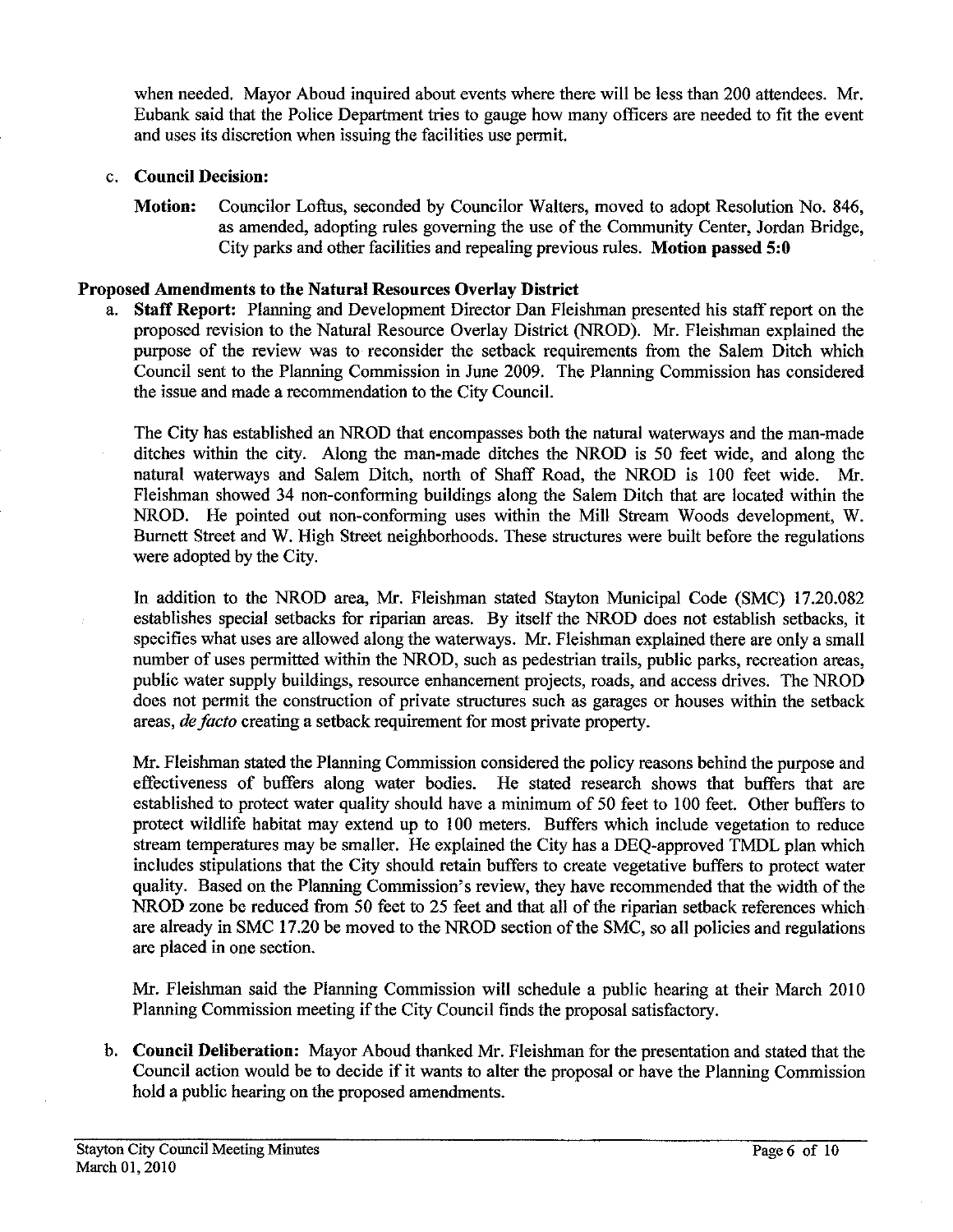Councilor Hemshom asked if the proposal will loosen the restrictions and allow for increased private use and allow placement of buildings closer to the Salem Ditch. *Mr.* Fleishman responded yes, it reduces the setback to 25 feet.

Councilor Frank asked if the 50-foot setback has a scientific basis. *Mr.* Fleishman responded that if the purpose of the buffer area is to improve water quality, reduce sediment impact, lower water temperatures, and protect fauna along the waterways, then the research shows a 50-foot to 100-foot buffer is recommended. Councilor Frank asked if the existing non-conforming lots would have to be brought into conformance. Mr. Fleishman responded that no changes will be required, but property owners will be required to meet the new requirements in the future.

Councilor Frank said that at this time, he does not see a need to change the ordinance. Councilor Frank asked Mr. Fleishman what his recommendation is as the Planning and Development Director. Mr. Fleishman answered his recommendation would be to keep the boundaries of the NROD where they are today, but allow existing non-conforming structures to be expanded, if they meet the erosion and vegetation management standards, and do not allow existing structures to be expanded and placed closer to the Salem Ditch. Councilor Frank stated he concurred with the staff analysis.

Councilor Vigil stated he likes the option of allowing existing non-conforming structures to be expanded so that an addition would not be closer than 25 feet to the Salem Ditch, and not allowing new structures to be closer than the current 50-foot setback.

Councilor Walters commented that within a new development, he would recommend the City keep the setback at 50 feet. However, in the existing developed area, he has no objections to reducing the setback to 25 feet. He also noted that garage or outbuildings may have less negative environmental impact than a property owner adding fertilizers, herbicides or other chemicals to a lawn or landscaped area. He concludes the 25-foot setback is a good compromise.

Councilor Loftus complimented Mr. Fleishman on the thoroughness of the staff report. He stated that the only issue he has concerns the vegetation management portion of the proposal. He wanted to make sure the regulations are written to permit gardens within the setback area and requested the Planning Commission consider this concern.

- c. **Council Decision:** Mayor Aboud reviewed the choices before the Council on how to refer the proposal back to the Planning Commission.
	- **Motion:** Councilor Loftus, seconded by Councilor Walters, moved to direct the Planning Commission to hold a public hearing on the proposed amendments to comply with the Planning Commission's recommendations.

**Discussion:** Councilor Vigil asked for clarification of the motion. Councilor Loftus stated that his motion is intended to recommend that existing non-conforming structures within the NROD could be expanded to within 25 feet of the Salem Ditch, as Councilor Vigil had suggested. Mayor Aboud suggested the motion be restated to clarify this intent.

Councilor Frank asked if the minutes of the Council discussion would be part of the Planning Commission record and be considered by them. Mayor Aboud asked *Mr.* Fleishman to include the minutes of the Council's discussion in the Planning Commission record. *Mr.* Fleishman said he would include this portion of the Council minutes in the Planning Commission's record.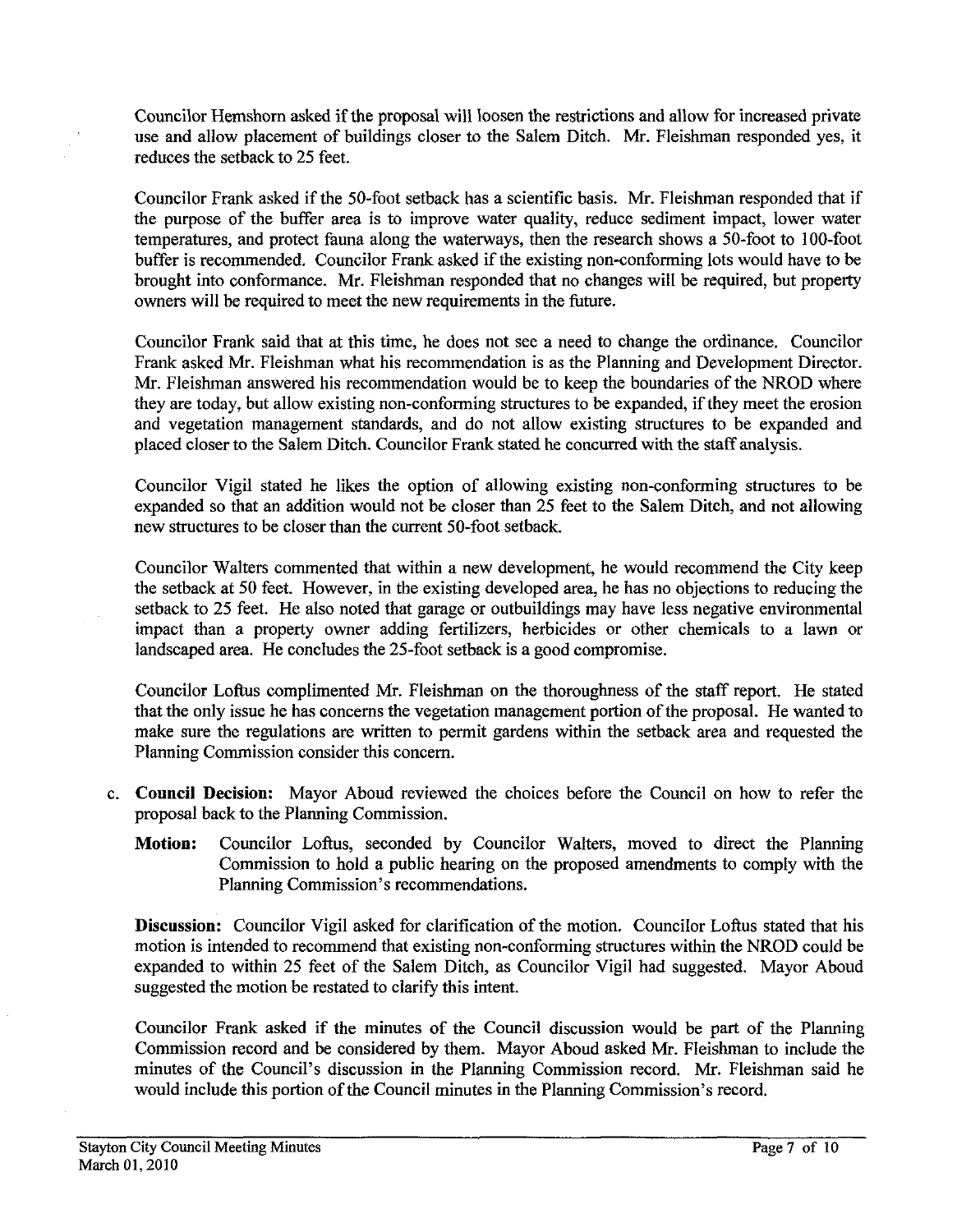Councilor Loftus asked what the process would be for a person who wanted to remodel or expand a non-conforming structure. Mr. Fleishman stated that if the City approves the amendments as proposed by Councilor Vigil, then the City would review a building permit application to ensure the applicant complies with all SMC standards. He did not believe **there** is any other review. Councilor Loftus wants to make sure the process is simple for the homeowner or business owner and will not require a public hearing.

Councilor Vigil stated he concurred with Councilor Walters comment that new development needs to comply with the 50-foot setback standard, but properties within the current developed area would have the setback reduced *to* 25 feet. This will allow for uniformity of setbacks within the developed area.

Mr. Fleishman corrected one item in his staff report. Since this proposal affects statewide planning goals, the City is required to give the Department of Land Conservation and Development a 45-day notice. Therefore, the Planning Commission will not be able to hold their public hearing until the April 2010 Planning Commission meeting.

#### **Motion passed 5:O**

# **STAFFICOMMISSION REPORTS**

## **Rich Sebens** - **Acting Chief of Police**

- a. **Community Action Drug Prevention Network:** Mr. Sebens informed the Council the City annually participates in an underage drinking task force. This involves officers going into businesses and informing them of legal requirements. The City has received a \$300 grant to continue its participation in the program.
- b. **Prescription Drug Turn-In Event:** Mr. Sebens informed the Council that the City will be participating in a prescription drug turn-in event. Citizens may turn in expired, unused, or unknown prescription drugs at the Police Department on Saturday, March 13, 2010. He explained that prescription drugs dumped into the City's sewer system impact local streams and rivers. The purpose of the event is to educate people and encourage them to turn in unused medications. The drugs will then be taken to the Marion County Solid Waste burner in Brooks for disposal.

Councilors expressed support for the program. Councilor Loftus asked when the City will start testing for prescription drugs at the Wastewater Treatment Plant. Public Works Director Dave Kinney responded that the City will begin its testing program after July 1,2010 in order to establish base line data on the drugs found in the City's wastewater.

# **Dave Kinney -Public Works Director**

a. Wastewater Treatment Facility Project Update: Mr. Kinney informed the Council that the City's application for grant and loan funding for the Phase 2 Wastewater Treatment Facility expansion has not yet been approved by the U.S. Department of Agriculture, Rural Utilities Services (USDA-RUS) office in Portland. Once approved by the Portland office, the application will be forwarded to Washington D.C. for review and action because a portion of the funding will use American Recovery and Reinvestment Act **(ARRA)** Federal stimulus dollars. This process may take **8** weeks from the time the USDA's Portland office approves the application.

Mr. Kinney reviewed the current status of the project and gave a Powerpoint presentation on the project components. The City is under a DEQ order to make improvements to the Wastewater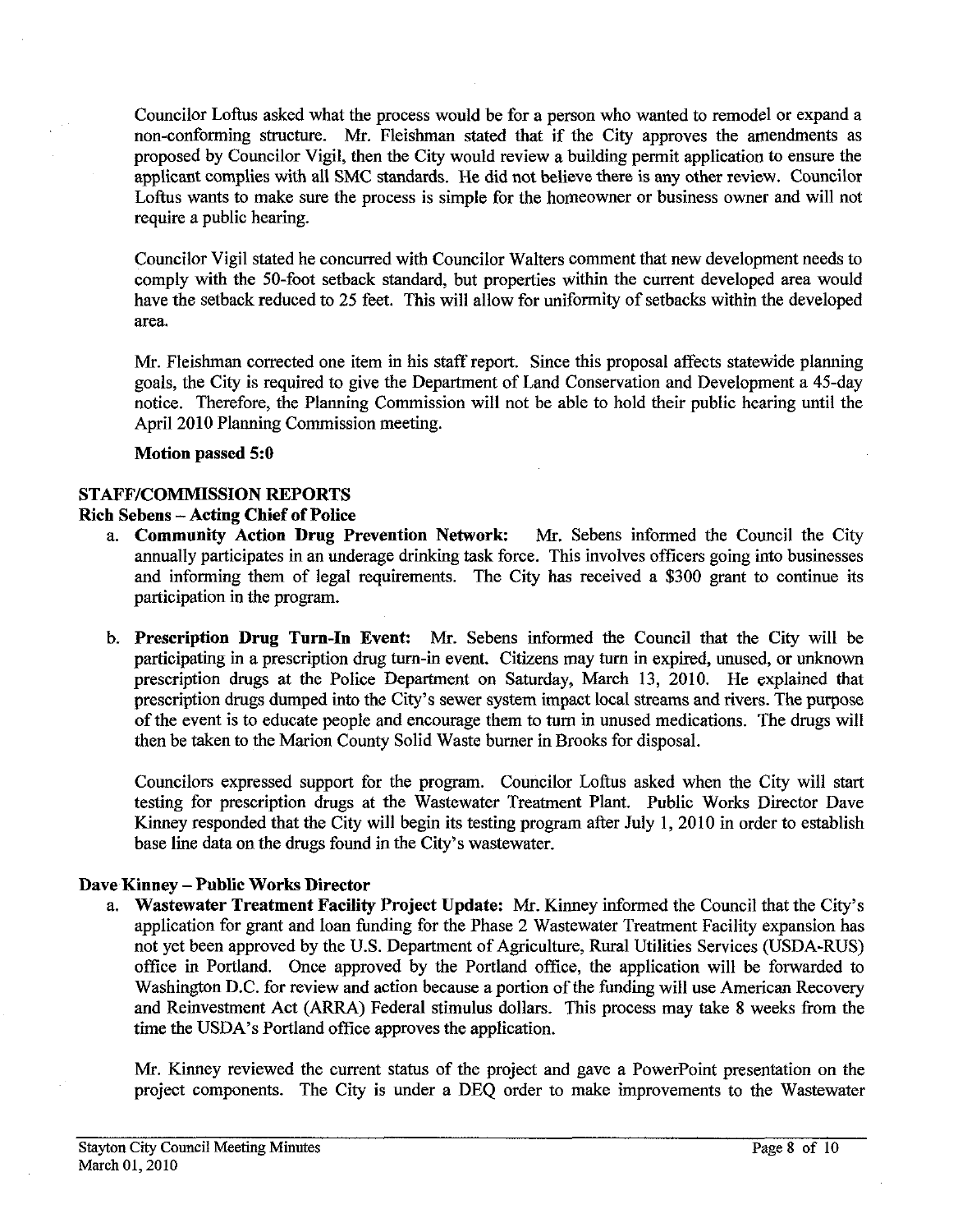Treatment Facility because the plant has violated the City's National Pollution Discharge Elimination System (NPDES) wastewater discharge permit. He stated the City has completed design of the proposed improvements and in February 2010 the plans were approved by both DEQ and USDA-RUS staff. The City is now required to start construction of the improvements by August 2010.

The estimated project cost is \$11.3 million. Mr. Kinney stated the City has prioritized the project components. When the project is bid, the City will award a contract for the highest priority projects that fit within the funding package. The City believes the loan will be \$6.5 to \$7.5 million, grant funding will be \$2.5 to \$3.5 million, and the City will contribute \$1.8 million from its cash reserves. The City will be required to increase sewer rates to repay the loan.

The City has not received a "Letter of Conditions" fiom USDA-RUS. This was expected by January 1,2010. Due to the delay in funding approval, bidding the project and construction has been delayed and is on indefinite hold until the funding is approved. *Mr.* Kinney said the City may receive the USDA "Letter of Conditions" by May 15, 2010. The City has assumed USDA funding would be approved this fiscal year. Since it has not been approved yet, the City may have to return to the City Council with a supplemental budget to ensure the City complies with State budget law for all the engineering expenses the City has incurred this year. The City will not advertise the project for bid until the funding package is secure. We cannot award the contract until all of the USDA funding and interim financing is complete. Consequently, the City is now anticipating the construction will not begin until August or September 2010.

Councilor Walters asked if the City would lose the majority of the construction season. *Mr.* Kinney said yes.

Councilor Loftus asked what happens if the City does not start construction by August 1,2010. Mr. Kinney said he anticipates DEQ would grant a 6-month extension if the City is moving forward with financing.

# **PRESENTATIONSICOMMENTS FROM THE PUBLIC**

Luke Cranston, Douglas Street: Mr. Cranston asked if the City Council has a policy on how individual councilors communicate with the public. He stated that he had been contacted by a councilor several months before about a proposed Ordinance change, but the councilor did not have copies of the proposed amendments with them. He suggested councilors bring appropriate documentation when talking with citizens about City business.

# **BUSINESS FROM THE CITY ADMINISTRATOR**

City Administrator Eubank indicated that Mr. Fleishman wished to share a couple of information items with the Council. Mr. Fleishman informed the Council that on March 2, 2010 a land use training session will be held. He invited councilors to attend the training session.

*Mr.* Fleishman stated that on March 4, 2010 a public meeting to discuss the City's proposed application for an Enterprise Zone will be held. Affected taxing agencies have been invited to meet with City officials to learn about the City's proposal to create an Enterprise Zone for the City's Wilco Road industrial area. In response to several questions, Mr. Fleishman stated the City Council will have to adopt a Resolution authorizing the submittal of the Enterprise Zone application to the Oregon Business Development Department.